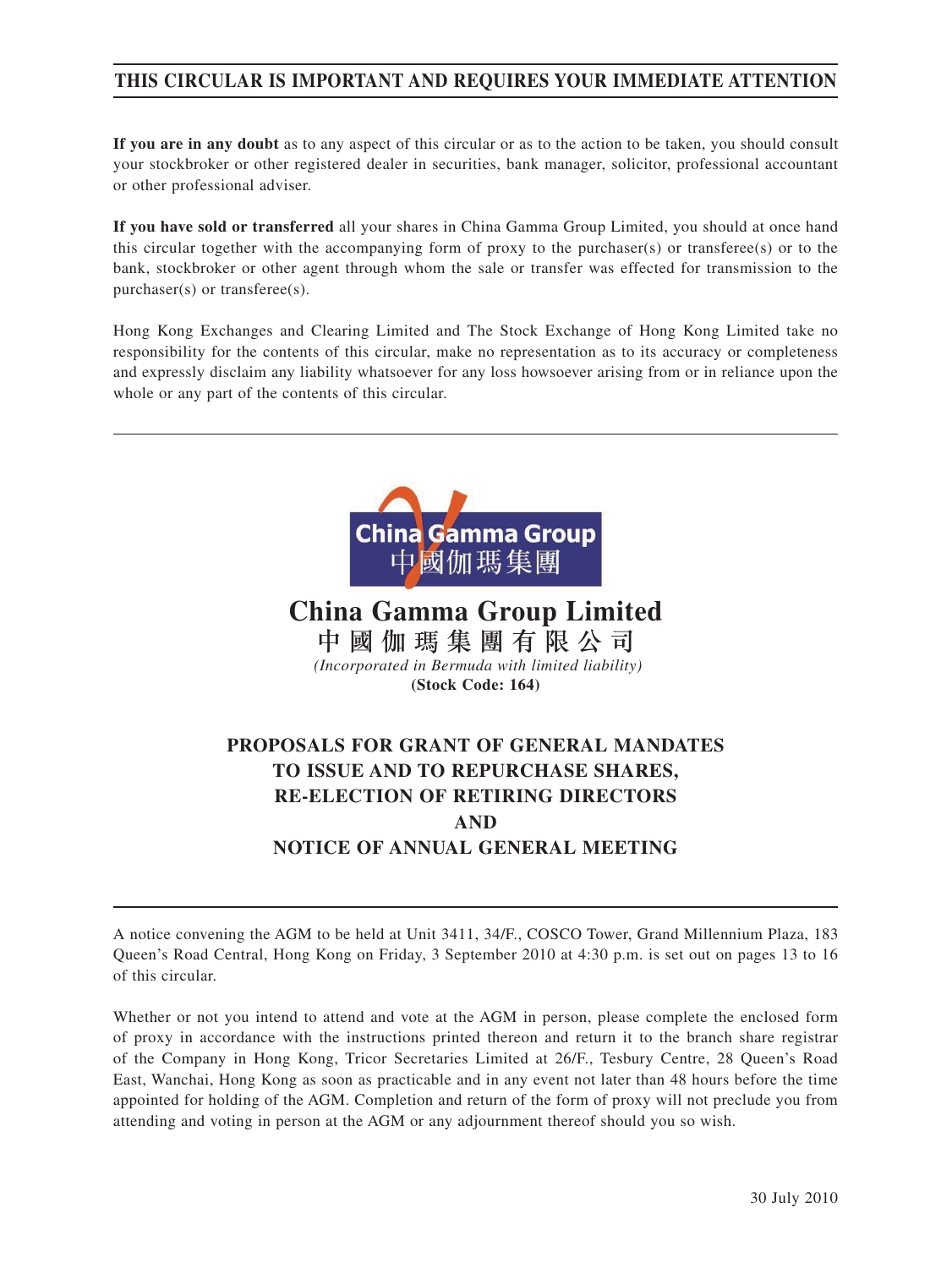# **CONTENTS**

# *Pages*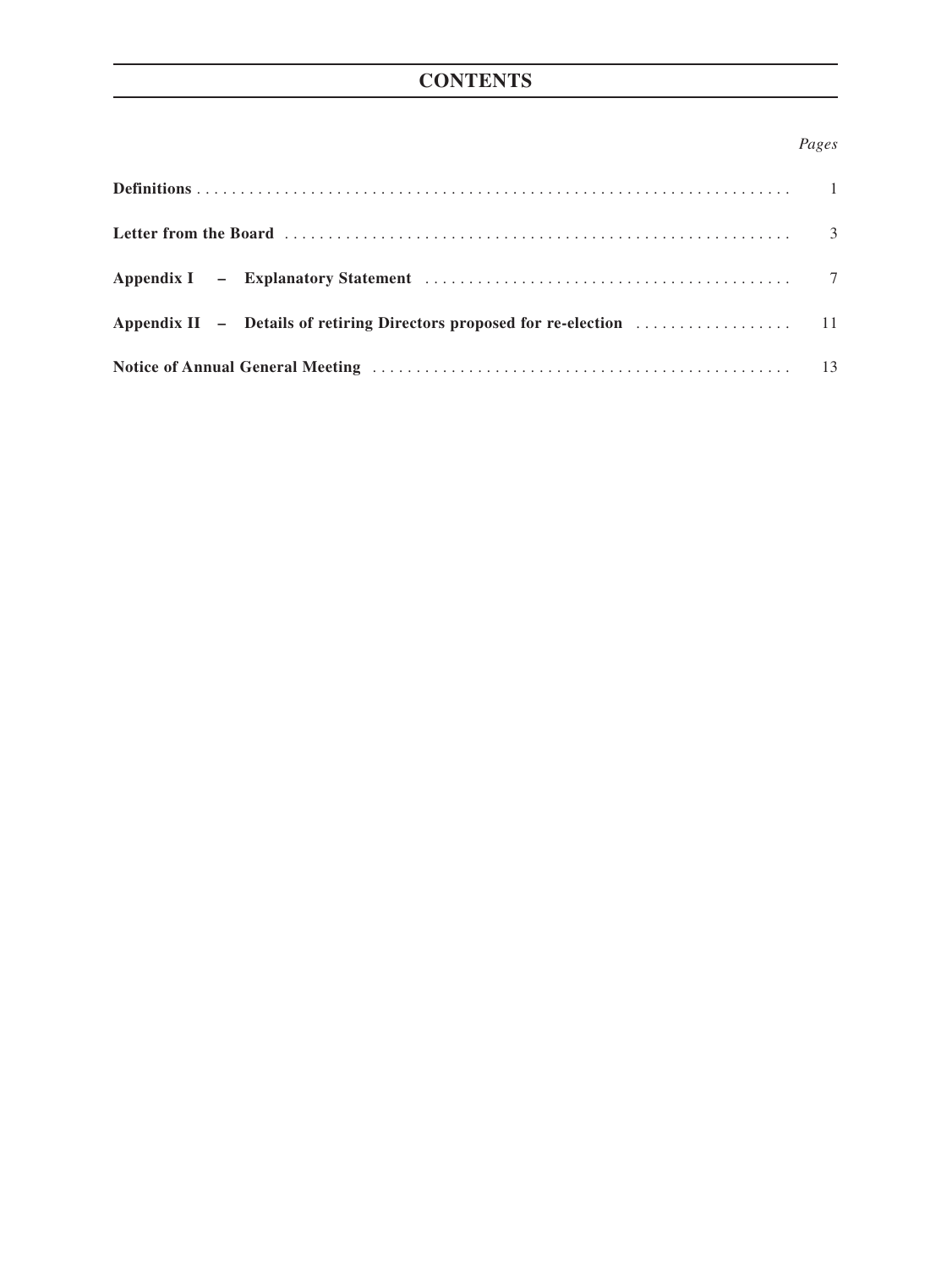# **DEFINITIONS**

*In this circular, unless the context otherwise requires, the following expressions shall have the following meanings:*

| "AGM"                     | the annual general meeting of the Company to be held at Unit<br>3411, 34/F., COSCO Tower, Grand Millennium Plaza, 183<br>Queen's Road Central, Hong Kong on Friday, 3 September 2010 at<br>4:30 p.m.                                                                                                                       |
|---------------------------|----------------------------------------------------------------------------------------------------------------------------------------------------------------------------------------------------------------------------------------------------------------------------------------------------------------------------|
| "Board"                   | the board of Directors                                                                                                                                                                                                                                                                                                     |
| "Bye-Laws"                | the bye-laws of the Company                                                                                                                                                                                                                                                                                                |
| "Company"                 | China Gamma Group Limited, an exempted company incorporated<br>in Bermuda with limited liability and the shares of which are<br>listed on the Stock Exchange                                                                                                                                                               |
| "Directors"               | the directors of the Company                                                                                                                                                                                                                                                                                               |
| "Group"                   | the Company and its subsidiaries                                                                                                                                                                                                                                                                                           |
| "HK\$"                    | Hong Kong dollars                                                                                                                                                                                                                                                                                                          |
| "Hong Kong"               | the Hong Kong Special Administrative Region of the People's<br>Republic of China                                                                                                                                                                                                                                           |
| "Issue Mandate"           | the proposed general mandate to be granted to the Directors to<br>allot, issue and deal with new Shares not exceeding 20% of the<br>aggregate nominal amount of the share capital of the Company in<br>issue as at the date of passing of the ordinary resolution granting<br>such mandate                                 |
| "Latest Practicable Date" | 27 July 2010, being the latest practicable date prior to the printing<br>of this circular for ascertaining certain information contained<br>herein                                                                                                                                                                         |
| "Listing Rules"           | the Rules Governing the Listing of Securities on the Stock<br>Exchange                                                                                                                                                                                                                                                     |
| "Repurchase Mandate"      | the proposed general mandate to be granted to the Directors to<br>permit the repurchase of fully paid up Shares listed on the Stock<br>Exchange of up to 10% of the aggregate nominal amount of the<br>share capital of the Company in issue as at the date of passing of<br>the ordinary resolution granting such mandate |
| "SFO"                     | the Securities and Futures Ordinance (Chapter 571 of the Laws of<br>Hong Kong)                                                                                                                                                                                                                                             |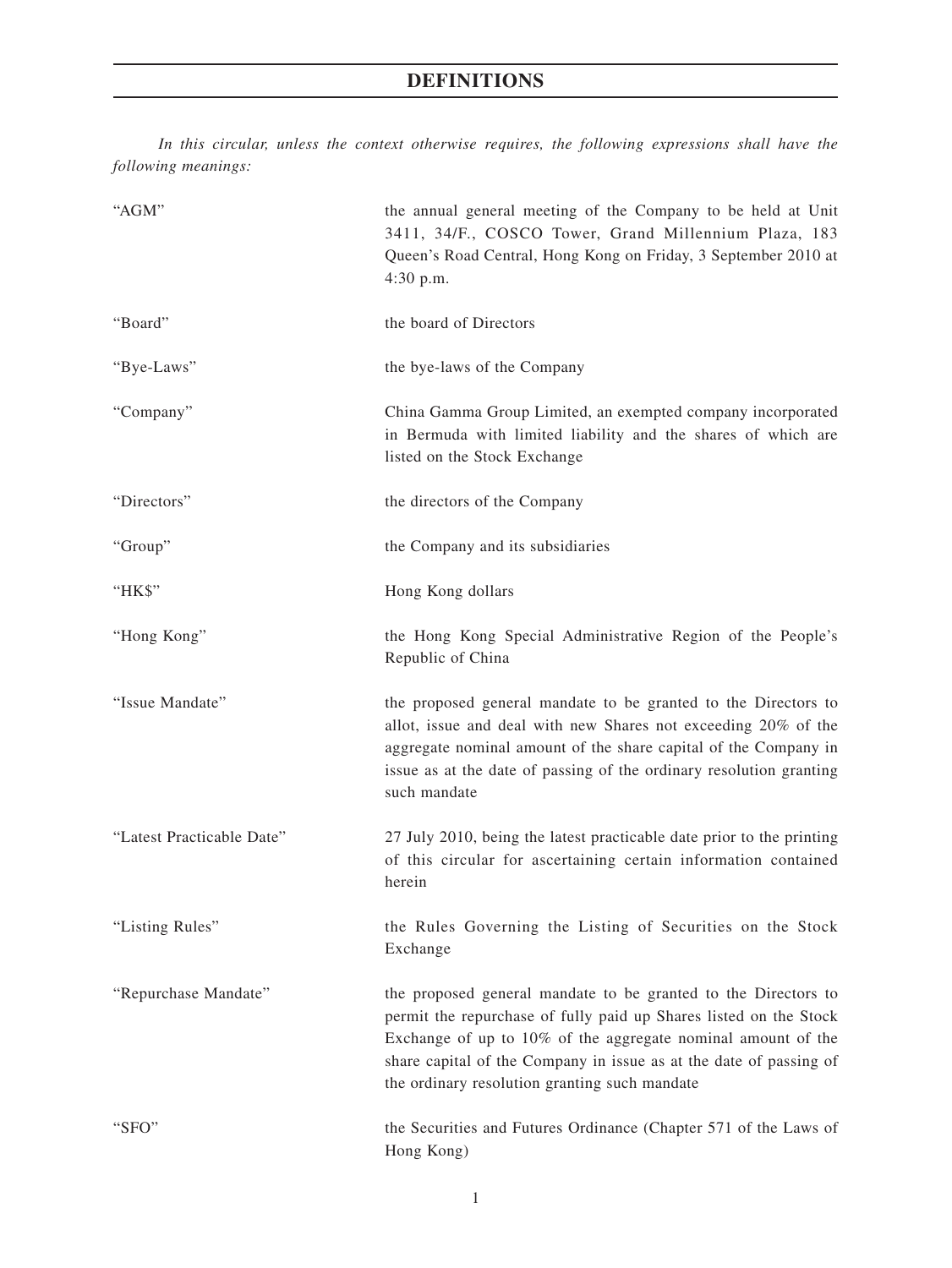# **DEFINITIONS**

| "Shares"         | share(s) of $HK\$0.01$ each in the capital of the Company |
|------------------|-----------------------------------------------------------|
| "Shareholder(s)" | the holder(s) of the Share(s)                             |
| "Stock Exchange" | The Stock Exchange of Hong Kong Limited                   |
| "Takeovers Code" | the Hong Kong Code on Takeovers and Mergers               |
| $``\%"$          | per cent                                                  |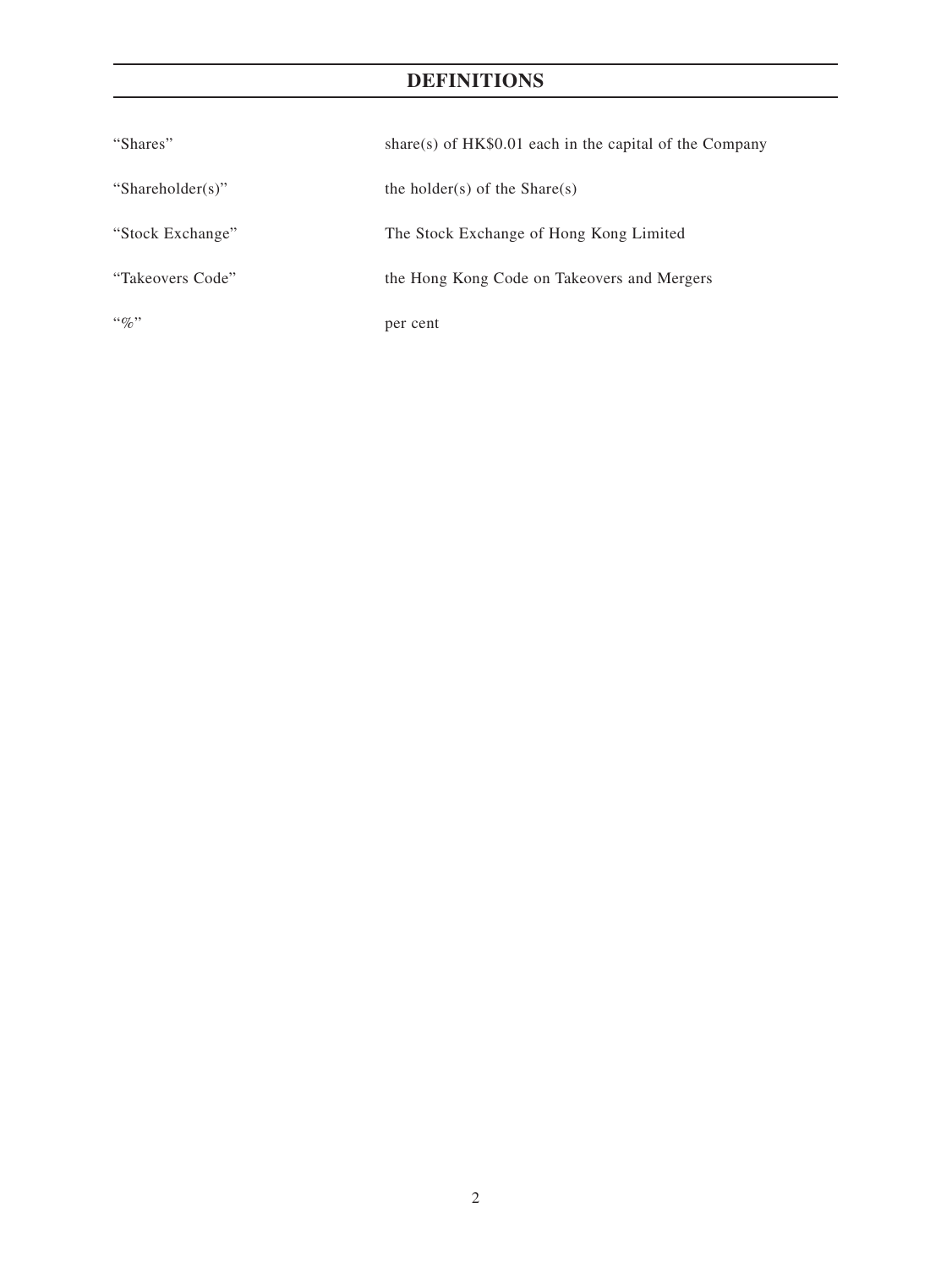

**China Gamma Group Limited**

中國伽瑪集團有限公司  *(Incorporated in Bermuda with limited liability)*

**(Stock Code: 164)**

*Executive Director: Registered office:* Ho Chi Ho Clarendon House

*Non-executive Directors:* Hamilton HM11 Ma Kwok Hung, Warren Bermuda Chow Siu Ngor

*Independent non-executive Directors:* Unit 3411, 34/F., COSCO Tower Wong Hoi Kuen, Edmund Grand Millennium Plaza Chan Chi Yuen 183 Queen's Road Central Hung Hing Man Hong Kong

Church Street

*Principal place of business:*

30 July 2010

*To the Shareholders*

Dear Sir/Madam,

# **PROPOSALS FOR GRANT OF GENERAL MANDATES TO ISSUE AND TO REPURCHASE SHARES, RE-ELECTION OF RETIRING DIRECTORS AND NOTICE OF ANNUAL GENERAL MEETING**

### **INTRODUCTION**

The purpose of this circular is to provide you with information regarding resolutions to be proposed at the AGM in relation to (i) the Issue Mandate; (ii) the Repurchase Mandate; and (iii) the re-election of retiring Directors.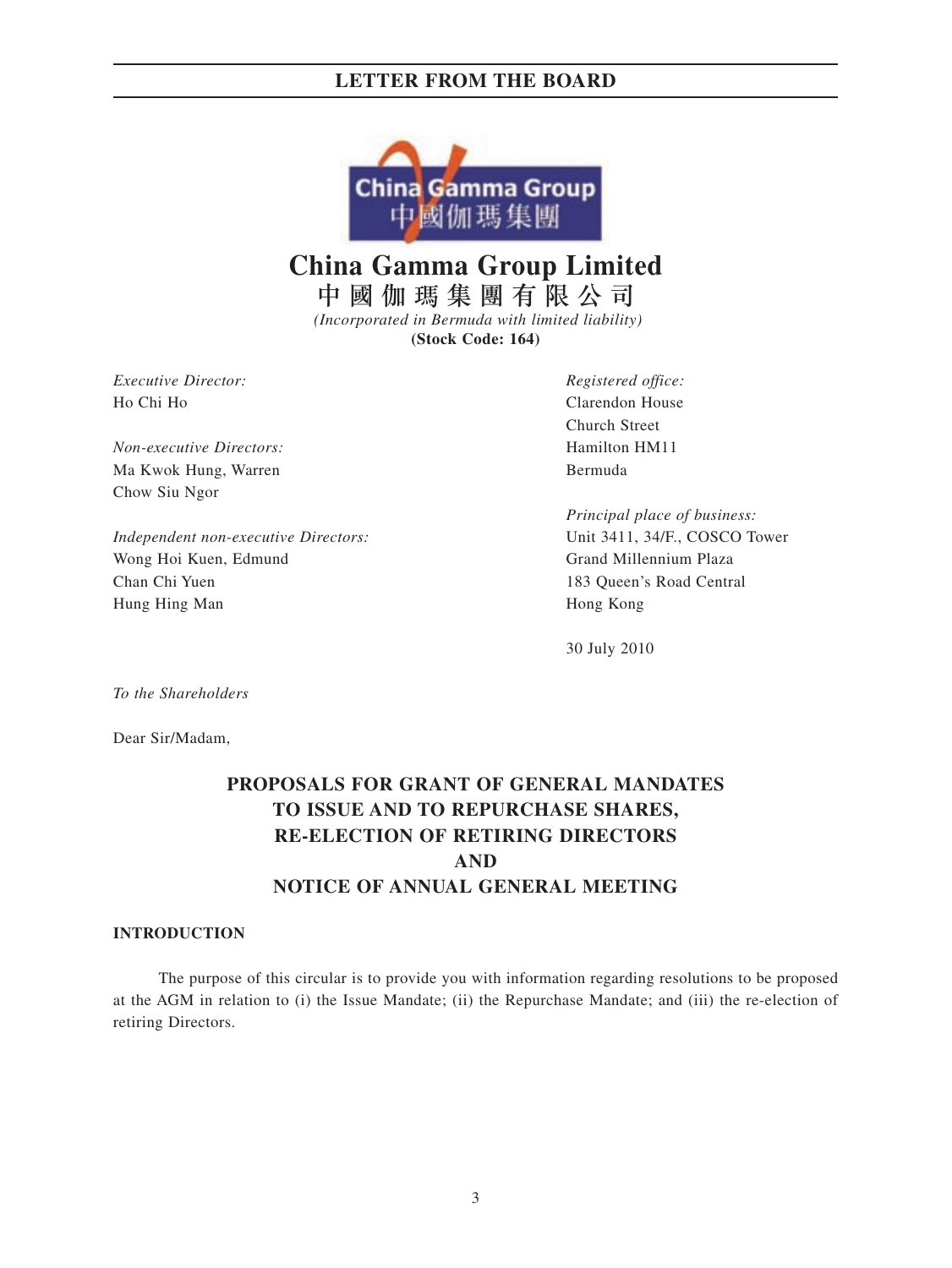### **GENERAL MANDATES TO ISSUE AND TO REPURCHASE SHARES**

At the annual general meeting of the Company held on 28 August 2009, the Shareholders passed resolutions granting the Directors general mandates to allot and issue new Shares and to repurchase Shares. Such mandates will expire and lapse at the conclusion of the AGM. It is therefore proposed to renew the general mandates to issue, allot and deal with Shares and to repurchase Shares at the AGM.

### **The Issue Mandate**

At the AGM, an ordinary resolution will be proposed to the Shareholders to consider and, if thought fit, approve the Issue Mandate which will enable the Directors to exercise the power of the Company to allot, issue and otherwise deal with new Shares not exceeding 20% of the aggregate nominal amount of the share capital of the Company in issue on the date of passing such resolution. In addition, an ordinary resolution will also be proposed to the Shareholders to consider and, if thought fit, approve the extension of the Issue Mandate by adding to the aggregate number of Shares which may be allotted or agreed conditionally or unconditionally to be allotted by the Directors pursuant to the Issue Mandate the number of Shares repurchased under the Repurchase Mandate, if granted.

As at the Latest Practicable Date, the issued and fully paid up share capital of the Company comprised 2,867,681,490 Shares. Assuming that there is no change in the issued and fully paid up share capital of the Company between the period from the Latest Practicable Date and the date of passing the resolution approving the Issue Mandate, the maximum number of Shares which may be issued pursuant to the Issue Mandate will be 573,536,298 Shares.

Details of the Issue Mandate and the extension of the Issue Mandate are respectively set out in ordinary resolutions numbered 4 and 6 in the notice of the AGM set out on pages 13 to 16 of this circular.

### **The Repurchase Mandate**

At the AGM, an ordinary resolution will be proposed for the Shareholders to consider and, if thought fit, approve the Repurchase Mandate which will enable the Directors to exercise the power of the Company to repurchase Shares up to 10% of the issued and fully paid up share capital of the Company as at the date of passing of such resolution. The Company's authority is restricted to repurchase Shares in the market in accordance with the Listing Rules.

As at the Latest Practicable Date, the issued and fully paid up share capital of the Company comprised 2,867,681,490 Shares. Assuming that there is no change in the issued and fully paid up share capital of the Company between the period from the Latest Practicable Date and the date of passing the resolution approving the Repurchase Mandate, the maximum number of Shares which may be repurchased pursuant to the Repurchase Mandate will be 286,768,149 Shares.

Pursuant to the Listing Rules, an explanatory statement containing all the information reasonably necessary to enable you to make an informed decision on whether to vote for or against the ordinary resolution to approve the Repurchase Mandate is set out in Appendix I of this circular.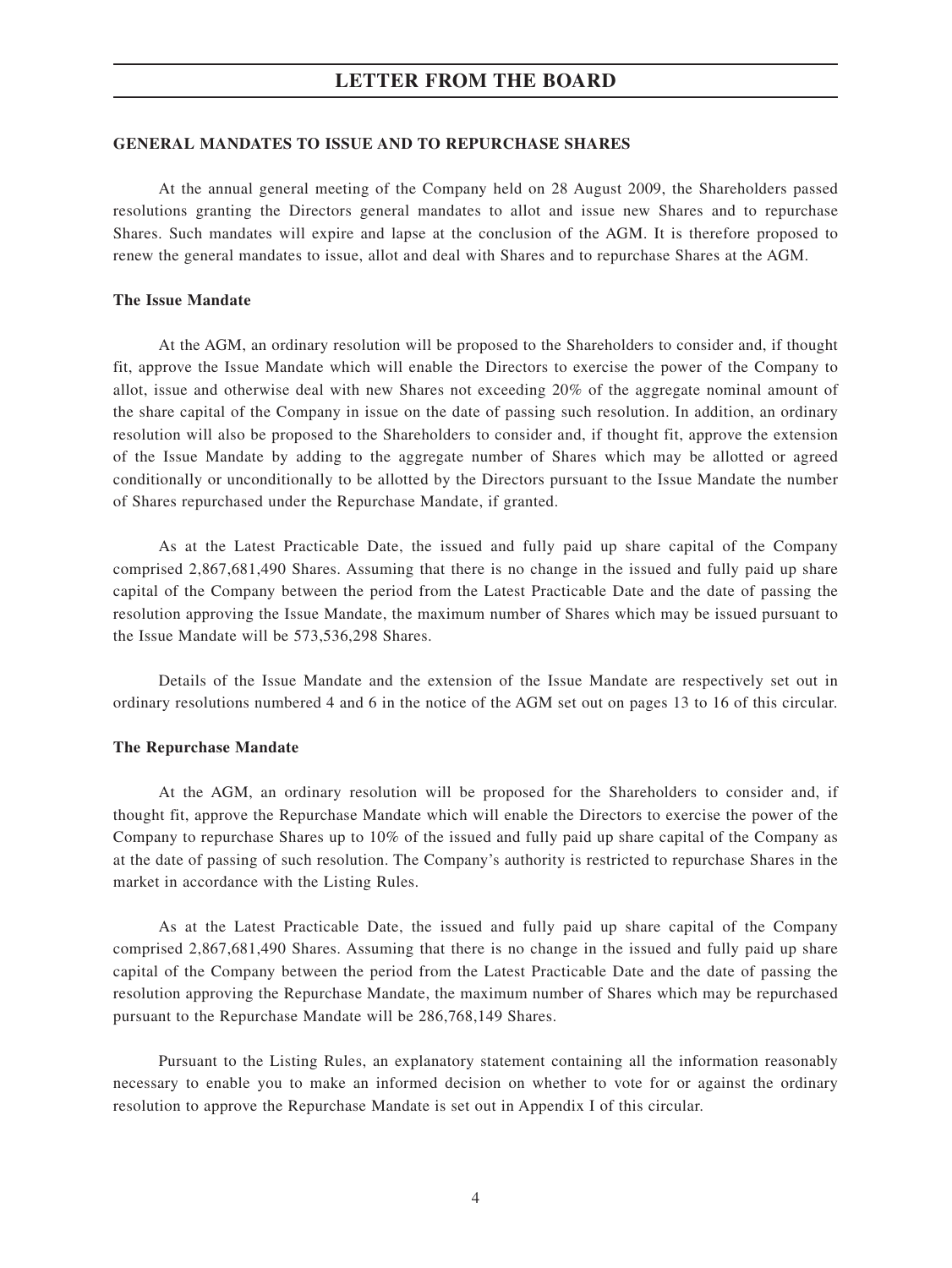Details of the Repurchase Mandate are set out in ordinary resolution numbered 5 in the notice of the AGM set out on pages 13 to 16 of this circular.

Both the Issue Mandate and the Repurchase Mandate will expire upon the earliest of:

- (i) the conclusion of the next annual general meeting of the Company;
- (ii) the expiration of the period within which the next annual general meeting of the Company is required by the Bye-Laws or any applicable law to be held; or
- (iii) the revocation or variation of such authority by an ordinary resolution of the Shareholders in general meeting.

### **RE-ELECTION OF RETIRING DIRECTORS**

Pursuant to Bye-Law 87(2), Messrs. Ho Chi Ho and Wong Hoi Kuen, Edmund shall retire from office at the AGM and being eligible, would offer themselves for re-election. Details of the retiring Directors proposed for re-election at the AGM are set out in Appendix II of this circular.

### **ANNUAL GENERAL MEETING**

A notice convening the AGM to be held at Unit 3411, 34/F., COSCO Tower, Grand Millennium Plaza, 183 Queen's Road Central, Hong Kong on Friday, 3 September 2010 at 4:30 p.m. is set out on pages 13 to 16 of this circular.

Pursuant to Rule 13.39(4) of the Listing Rules, any vote of Shareholders at a general meeting must be taken by poll. Further announcement on the results of the poll vote will be made by the Company after the AGM.

Whether or not you intend to attend and vote at the AGM in person, you are requested to complete the enclosed form of proxy in accordance with the instructions printed thereon and return it to the Company's branch share registrar in Hong Kong, Tricor Secretaries Limited at 26/F., Tesbury Centre, 28 Queen's Road East, Wanchai, Hong Kong, as soon as practicable but in any event not less than 48 hours before the time appointed for holding the AGM. Completion and return of the form of proxy will not preclude you from attending and voting in person at the AGM or any adjournment thereof should you so wish.

### **RESPONSIBILITY STATEMENT**

This circular includes particulars given in compliance with the Listing Rules for the purpose of giving information with regard to the Group. The Directors collectively and individually accept full responsibility for the accuracy of the information contained in this circular and confirm, having made all reasonable enquiries, that to the best of their knowledge and belief, there are no other facts the omission of which would make any statement contained herein misleading.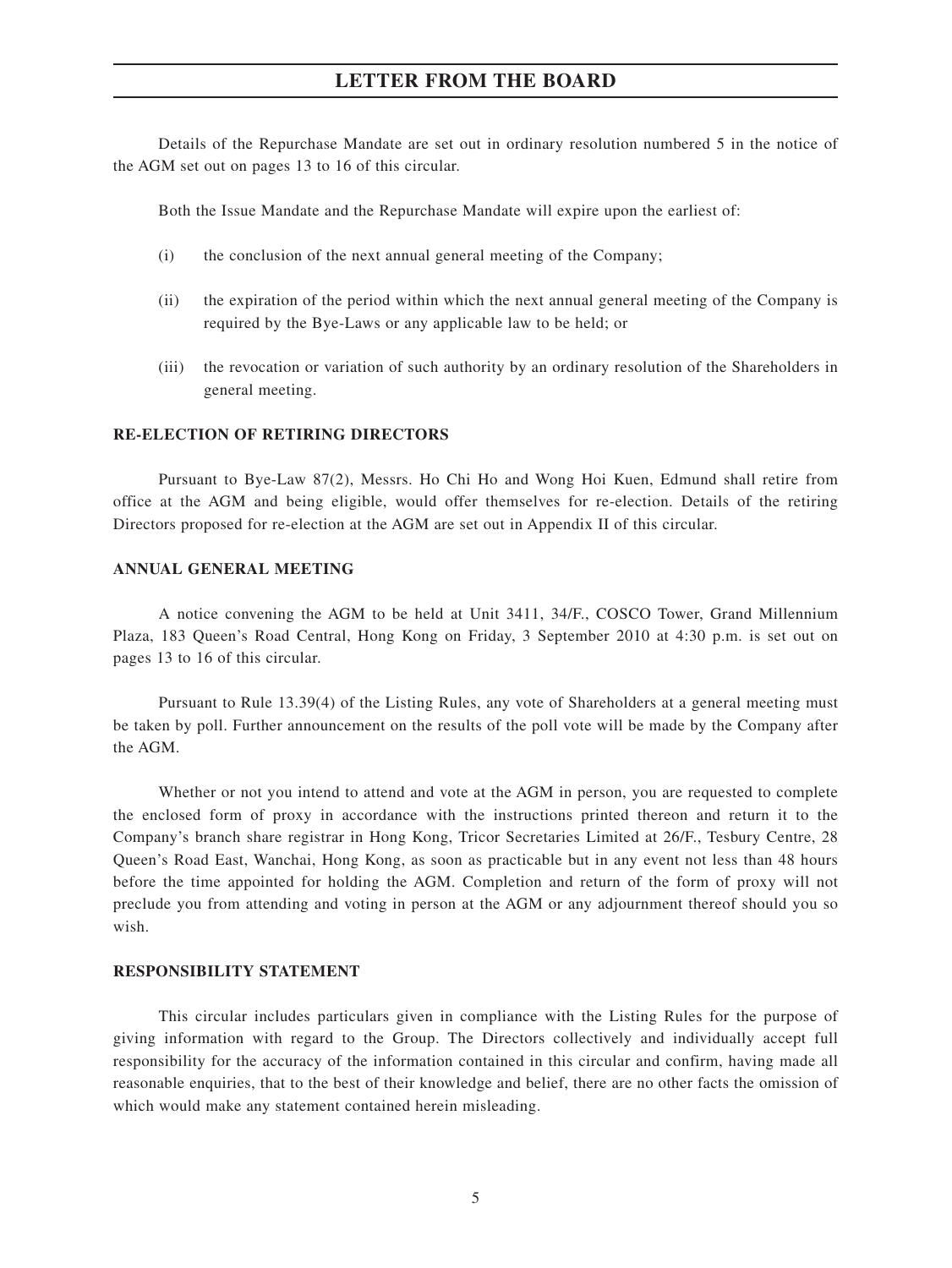### **RECOMMENDATION**

The Directors consider that the proposals for granting of the Issue Mandate, the Repurchase Mandate, the extension of the Issue Mandate and the re-election of the retiring Directors are in the best interests of the Company and the Shareholders as a whole and, accordingly, the Directors recommend the Shareholders to vote in favour of the relevant resolutions to be proposed at the AGM.

### **GENERAL INFORMATION**

Your attention is also drawn to the information as set out in the Appendices to this circular.

Yours faithfully, By order of the Board **China Gamma Group Limited Ho Chi Ho** *Executive Director*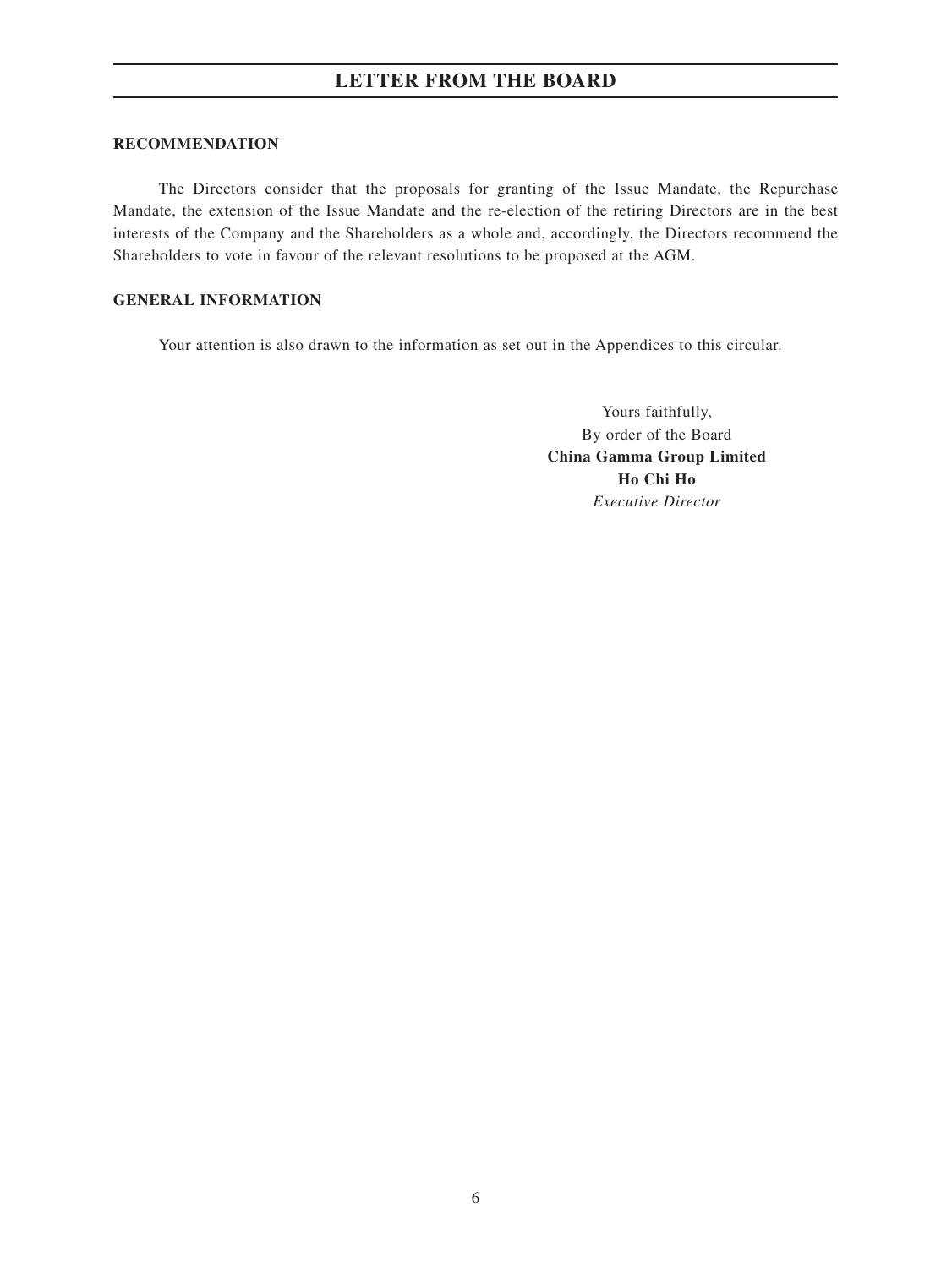This appendix serves as an explanatory statement required by the Listing Rules to provide you with all the information reasonably necessary to enable you to make an informed decision on whether to vote for or against the ordinary resolution to approve the Repurchase Mandate.

### **1. SHARE CAPITAL**

As at the Latest Practicable Date, the issued share capital of the Company comprised 2,867,681,490 Shares.

Subject to the passing of the proposed ordinary resolution approving the Repurchase Mandate and on the basis that none of the outstanding share options of the Company is exercised and no further Shares are issued, allotted or repurchased by the Company prior to the AGM, the exercise of the Repurchase Mandate in full would enable the Company to repurchase up to 286,768,149 Shares during the period ending on the earliest of (i) the conclusion of the next annual general meeting of the Company following the passing of the resolution referred to herein; (ii) the expiration of the period within which the next annual general meeting of the Company is required by the Bye-Laws or any applicable law to be held; or (iii) the date on which such authority is revoked or varied by an ordinary resolution of the Shareholders at a general meeting of the Company.

### **2. REASONS FOR SHARE REPURCHASES**

Although the Directors have no present intention of repurchasing the Shares, they believe that it is in the best interests of the Company and the Shareholders to continue to have a general authority from the Shareholders to enable the Directors to repurchase Shares in the market. Such repurchases may, depending on market conditions and funding arrangements at the time, lead to an enhancement of the net asset value of the Company and its assets and/or its earnings per Share and will only be made when the Directors believe that such repurchases will benefit the Company and the Shareholders as a whole.

### **3. FUNDING OF REPURCHASES**

It is envisaged that any repurchase of Shares would be financed out of funds which are legally available for such purpose in accordance with the memorandum of association and Bye-Laws, the Listing Rules and the applicable laws of Bermuda. Under the laws of Bermuda, the repurchased shares will be cancelled and the Company's issued share capital will be reduced by the nominal value of those repurchased shares accordingly.

The Directors are not aware of any material adverse impact on the working capital or gearing level of the Company as compared with the position disclosed in its most recent published audited financial statements as at 31 March 2010 in the event that the Repurchase Mandate is exercised in full. The Directors do not propose to exercise the Repurchase Mandate to such extent as would, in the circumstances, have a material adverse impact on the working capital or gearing level of the Company which in the opinion of the Directors are from time to time appropriate for the Company.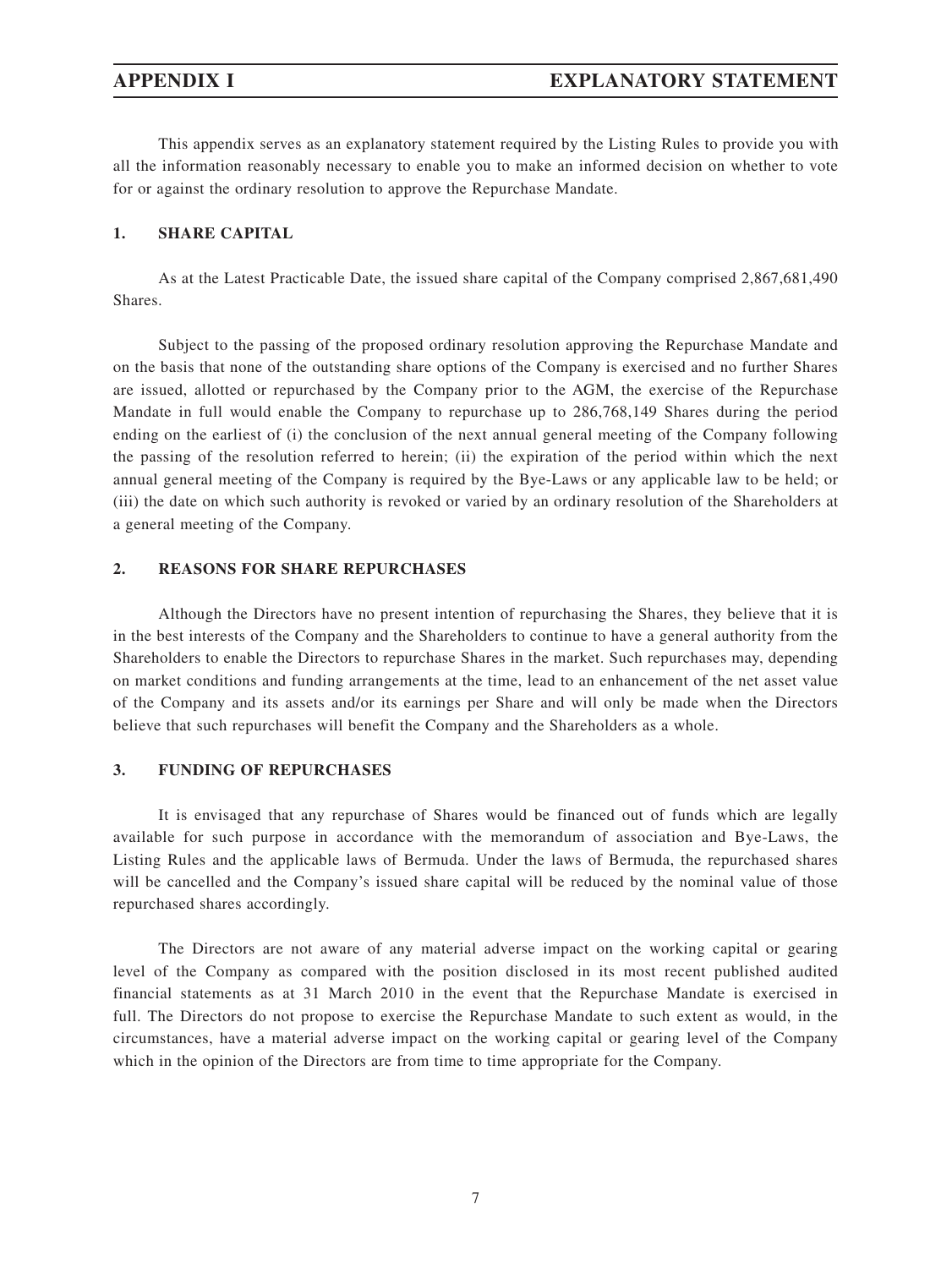### **4. SHARE PRICES**

The highest and lowest market prices at which the Shares have traded on the Stock Exchange during each of the previous twelve months preceding the Latest Practicable Date were as follows:

| Month                                    | <b>Highest</b> | Lowest |
|------------------------------------------|----------------|--------|
|                                          | HK\$           | HK\$   |
|                                          | (Note)         | (Note) |
| 2009                                     |                |        |
|                                          | 0.098          | 0.077  |
| July                                     |                |        |
| August                                   | 0.086          | 0.072  |
| September                                | 0.206          | 0.082  |
| October                                  | 0.310          | 0.184  |
| November                                 | 0.229          | 0.192  |
| December                                 | 0.232          | 0.202  |
| 2010                                     |                |        |
| January                                  | 0.218          | 0.190  |
| February                                 | 0.204          | 0.195  |
| March                                    | 0.200          | 0.186  |
| April                                    | 0.193          | 0.169  |
| May                                      | 0.168          | 0.145  |
| June                                     | 0.168          | 0.150  |
| July (up to the Latest Practicable Date) | 0.173          | 0.145  |

*Note:* The prices had been adjusted on 12 October 2009 being the first day of dealings in the Shares on an ex-entitlement basis of bonus issue.

### **5. DISCLOSURE OF INTERESTS**

As at the Latest Practicable Date, none of the Directors or, to the best of their knowledge having made all reasonable enquiries, any of their respective associates have any present intention to sell any Shares to the Company or its subsidiaries (as defined in the Companies Ordinance (Chapter 32 of the Laws of Hong Kong)) in the event that the Repurchase Mandate is approved by the Shareholders.

As at the Latest Practicable Date, no connected person has notified the Company that he/she has a present intention to sell any Shares to the Company or has undertaken not to sell any of the Shares held by him/her to the Company, in the event that the Repurchase Mandate is approved by the Shareholders.

### **6. UNDERTAKING OF THE DIRECTORS**

The Directors have undertaken to the Stock Exchange that, so far as the same may be applicable, they will only exercise the Repurchase Mandate in accordance with the memorandum of association and Bye-Laws of the Company, the Listing Rules and the applicable laws of Bermuda.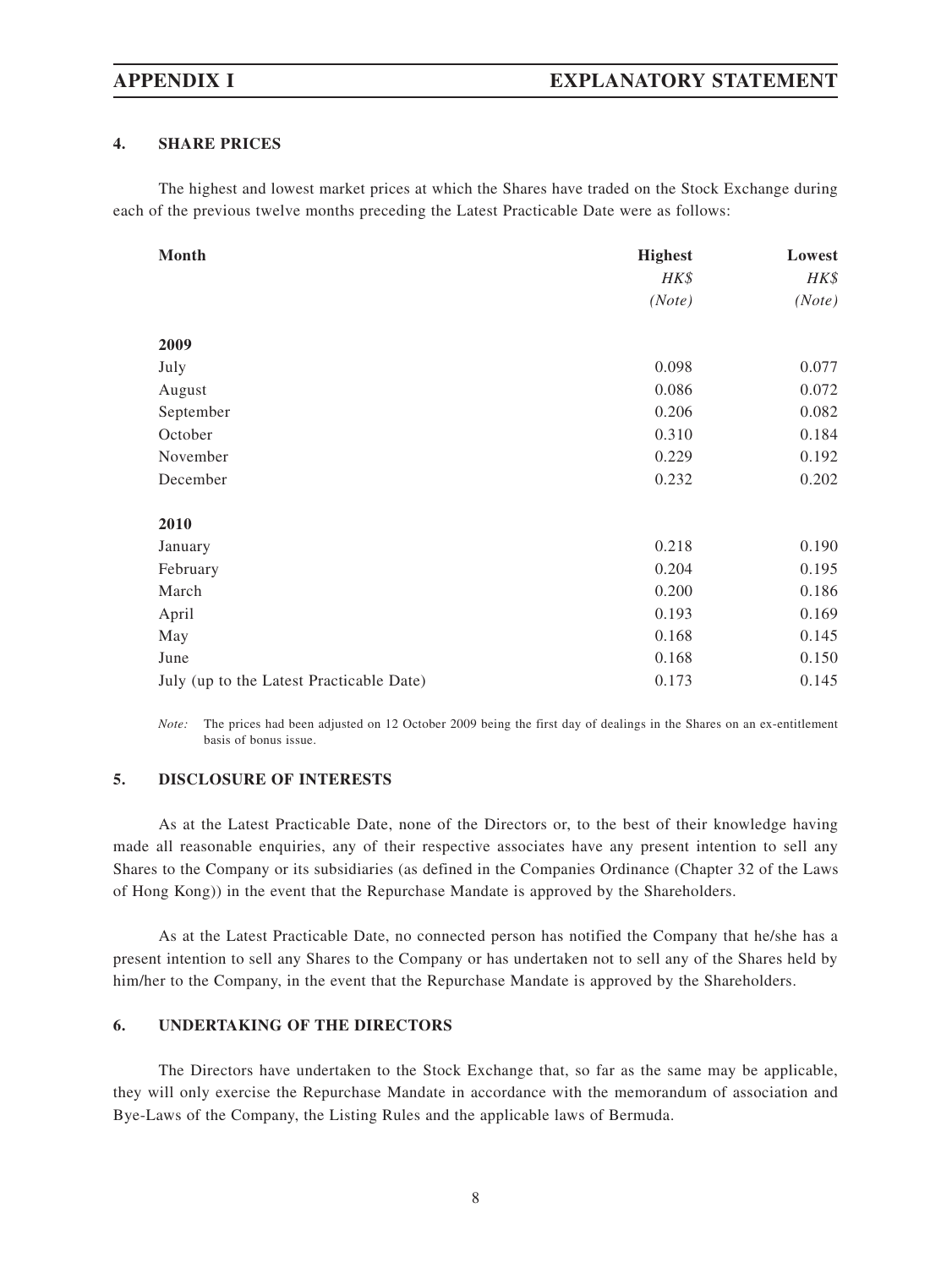### **7. EFFECT OF THE TAKEOVERS CODE AND MINIMUM PUBLIC FLOAT**

If, as a result of a repurchase of Shares, a Shareholder's proportionate interest in the voting rights of the Company increases, such increase will be treated as an acquisition of voting rights for the purposes of the Takeovers Code. Accordingly, a Shareholder, or group of Shareholders acting in concert, depending on the level of increase in the Shareholder's interests, could obtain or consolidate control of the Company and become obliged to make a mandatory offer in accordance with Rule 26 of the Takeovers Code.

As at the Latest Practicable Date, the following substantial shareholders have or are taken to have interests under the SFO as set out below:

| Number of             | Approximate<br>percentage of<br>existing | Approximate<br>percentage of<br>shareholding if<br>the Repurchase<br><b>Mandate</b> is<br>exercised in full |
|-----------------------|------------------------------------------|-------------------------------------------------------------------------------------------------------------|
| 822,647,585           | 28.69%                                   | 31.87%                                                                                                      |
| 665,097,585<br>(Note) | 23.19%                                   | 25.77%                                                                                                      |
|                       | <b>Shares held</b><br>(Note)             | shareholding                                                                                                |

*Note:* Mega Market Assets Limited, which directly owned 665,097,585 Shares in the Company, is beneficially wholly owned by Mr. Chan How Chung, Victor. As at the Latest Practicable Date, Mr. Chan had a personal interest in 157,550,000 Shares.

On the basis that none of the outstanding share options of the Company is exercised and no further Shares are issued or repurchased prior to the AGM, in the event that the Directors exercise in full the Repurchase Mandate, the interests of the above substantial shareholders would be increased to such percentages shown in the last column above.

As at the Latest Practicable Date, Mr. Chan How Chung, Victor is interested in approximately 28.69% of the existing issued share capital of the Company. In the event that the Directors should exercise in full the power to repurchase Shares, which is proposed to be granted to the Directors pursuant to the Repurchase Mandate, the interests of Mr. Chan How Chung, Victor would be increased to 31.87% of the issued share capital of the Company which would trigger his obligation to make a mandatory offer under Rule 26 of the Takeovers Code. The Directors have no intention to repurchase Shares to such an extent that would give rise to an obligation to make a mandatory offer under the Takeovers Code.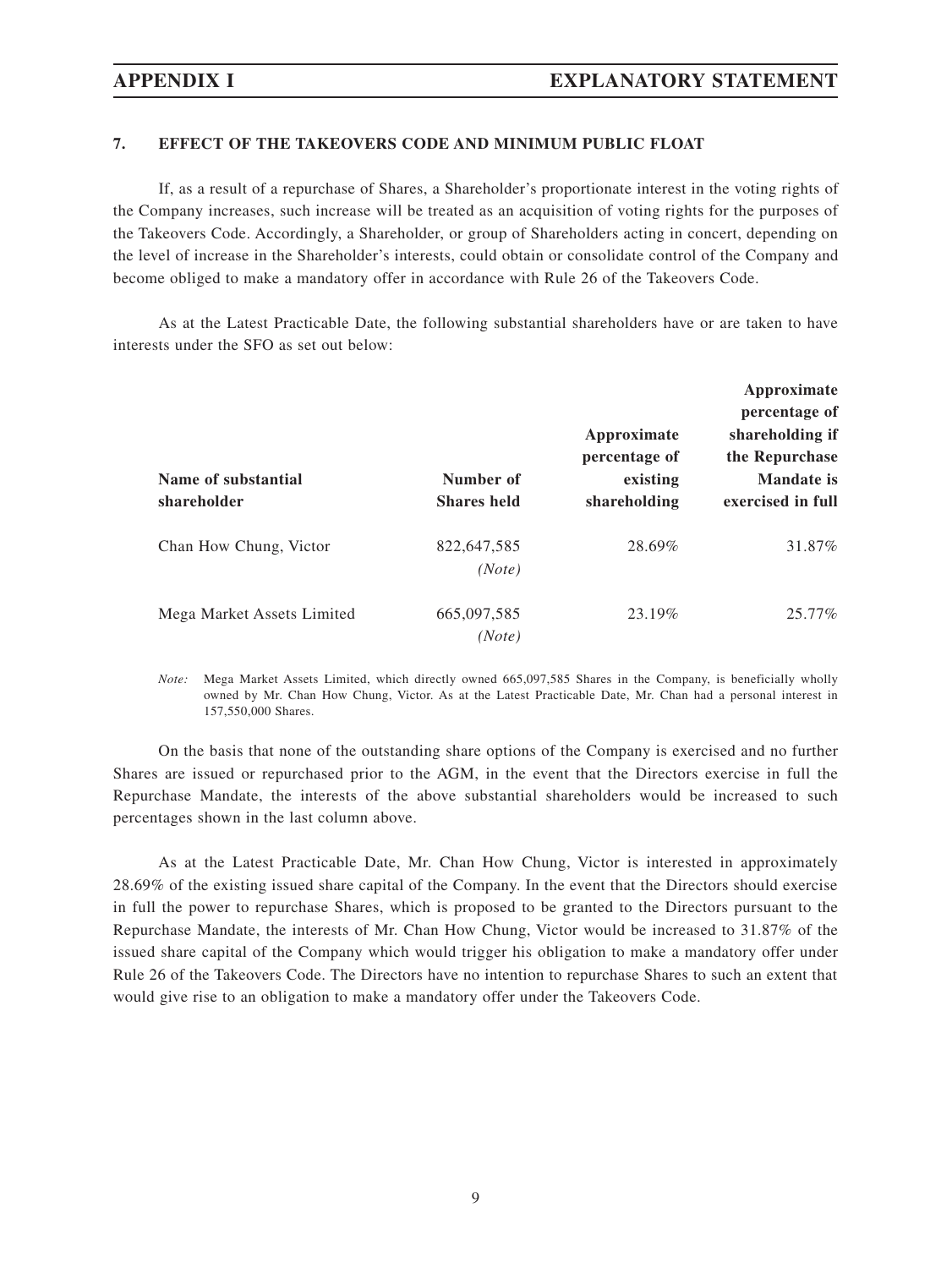Assuming that none of the outstanding share options of the Company is exercised and no further issue of Shares between the Latest Practicable Date and the date of a repurchase, the exercise of the Repurchase Mandate in whole or in part will not result in less than 25% of the issued share capital of the Company being held by the public as required by Rule 8.08 of the Listing Rules. The Directors have no intention to exercise the Repurchase Mandate to an extent as may result in a public shareholding of less than such prescribed percentage.

### **8. SHARE REPURCHASES BY THE COMPANY**

The Company has not repurchased any of its Shares (whether on the Stock Exchange or otherwise) in the six months preceding the Latest Practicable Date.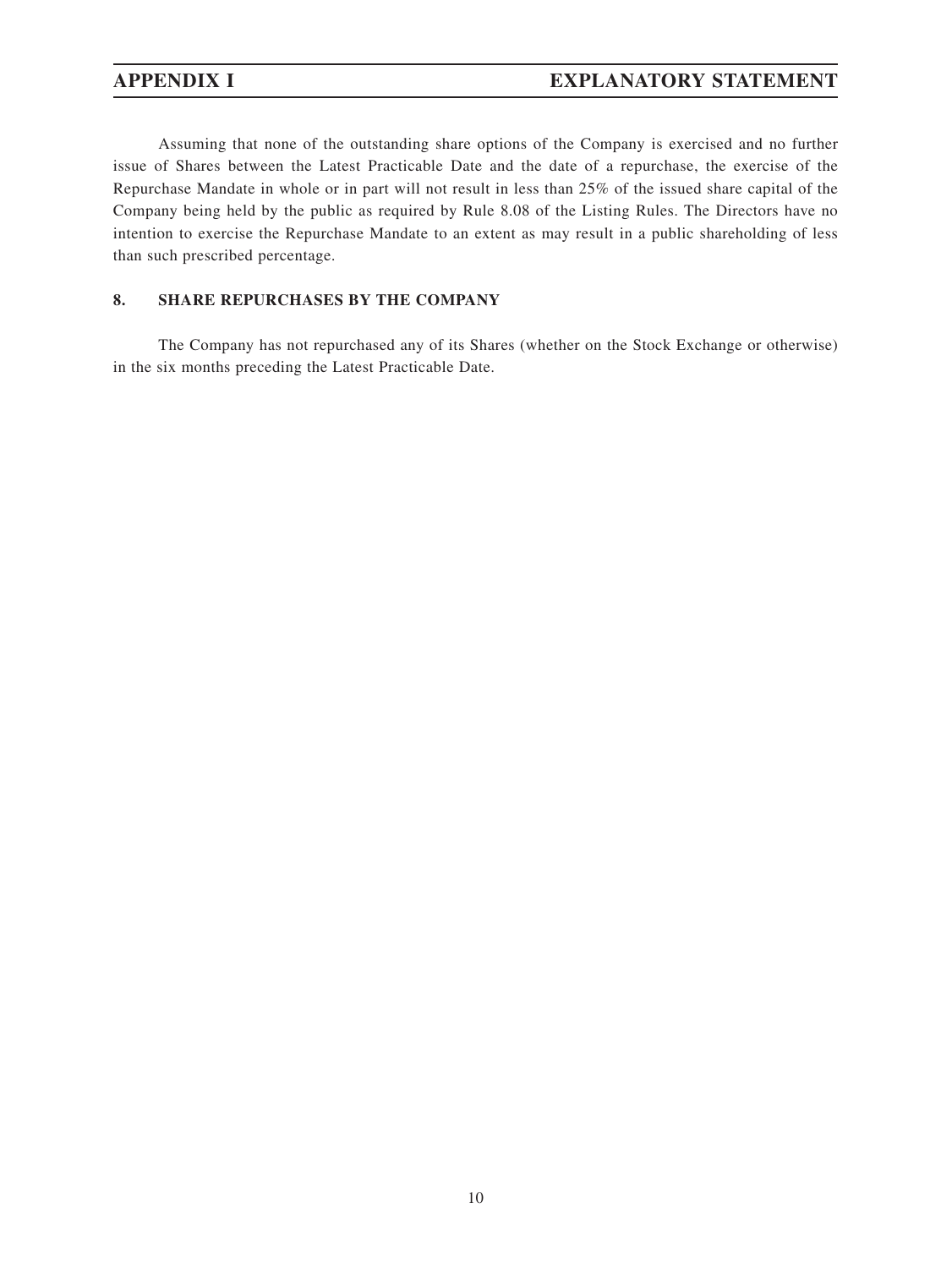# **APPENDIX II DETAILS OF RETIRING DIRECTORS PROPOSED FOR RE-ELECTION**

The following are the particulars of the Directors who will retire and, being eligible, shall offer themselves for re-election at the AGM pursuant to the Bye-Laws and the Listing Rules:

**Mr. Ho Chi Ho**, aged 35, is an executive director of the Company. Mr. Ho joined the Board on 2 March 2007. He has over 12 years experience in corporate finance with participation in activities including mergers and acquisitions, initial public offerings and equity syndication. He is a responsible officer under the Securities and Futures Ordinance for type 6 regulated activity (advising on corporate finance). He holds a Master degree in Business Administration from The Hong Kong University of Science and Technology and a Bachelor degree in Business Administration (Accounting & Finance) from The University of Hong Kong.

Save as disclosed above, Mr. Ho is also a director of various subsidiaries of the Group, he did not act as director in any other listed public company in the past three years preceding the date hereof.

Mr. Ho does not have any relationships with any other Directors, senior management, substantial shareholders or controlling shareholders (as defined in the Listing Rules) of the Company. As at the Latest Practicable Date, Mr. Ho has 243,000,000 share options granted under the share option scheme adopted by the Company on 24 April 2002, which entitled him to subscribe for 243,000,000 Shares. Save as disclosed above, Mr. Ho does not have any interest in the securities of the Company within the meaning of Part XV of the SFO.

Mr. Ho has entered into a service contract with the Company. He is subject to retirement by rotation and re-election at annual general meeting of the Company in accordance with the Bye-Laws of the Company. Currently Mr. Ho is entitled to receive an annual salary package of HK\$876,000, share options and discretionary bonus which is determined with reference to his duties and responsibilities with the Company and the prevailing market condition and subject to the approval of the Shareholders.

Save as disclosed above, there is no other matter that needs to be brought to the attention of the Shareholders and there is no other information that should be disclosed pursuant to Rule 13.51(2) of the Listing Rules.

**Mr. Wong Hoi Kuen, Edmund**, aged 49, is an independent non-executive director of the Company. Mr. Wong joined the Board on 13 February 2006. He is a Practising Certified Public Accountant in Hong Kong and a Chartered Accountant in the United Kingdom. Mr. Wong is a fellow member of The Hong Kong Institute of Certified Public Accountants, a fellow member of The Association of Certified Public Accountants and an associate member of the Institute of Chartered Accountants in England and Wales.

Save as disclosed above, Mr. Wong does not hold any position with the Company or other members of the Group, nor did he act as director in any other listed public company in the past three years preceding the date hereof.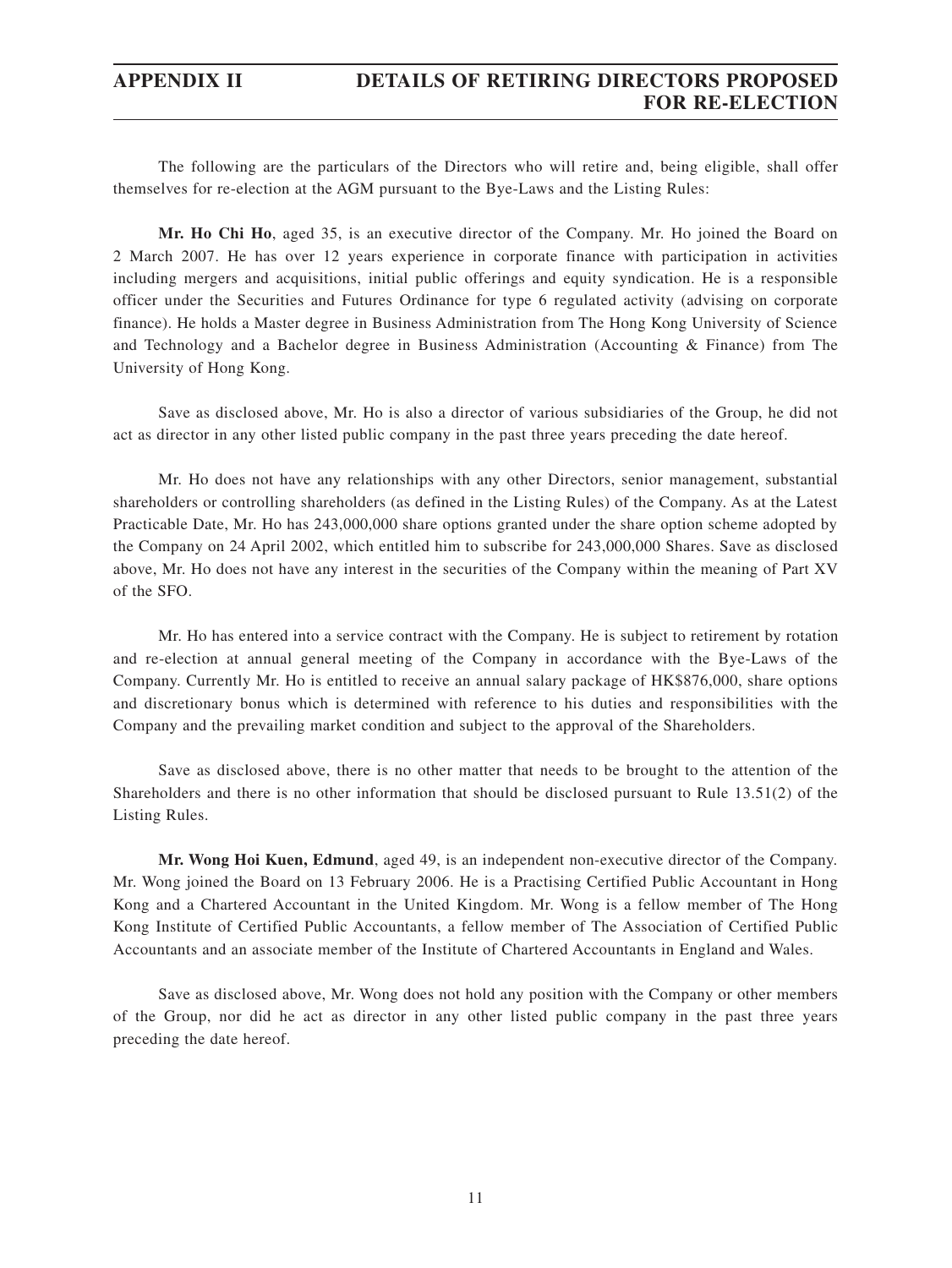## **APPENDIX II DETAILS OF RETIRING DIRECTORS PROPOSED FOR RE-ELECTION**

Mr. Wong does not have any relationships with any other Directors, senior management, substantial shareholders or controlling shareholders (as defined in the Listing Rules) of the Company. As at the Latest Practicable Date, Mr. Wong has 2,500,000 share options granted under the share option scheme adopted by the Company on 24 April 2002, which entitled him to subscribe for 2,500,000 Shares. Save as disclosed above, Mr. Wong does not have any interest in the securities of the Company within the meaning of Part XV of the SFO.

Mr. Wong has entered into a service contract with the Company. Mr. Wong is subject to retirement by rotation and re-election at annual general meeting of the Company in accordance with the Bye-Laws of the Company. Currently Mr. Wong is entitled to receive an annual director's fee of HK\$120,000 which is determined with reference to his duties and responsibilities with the Company and the prevailing market condition and subject to the approval of the Shareholders.

Save as disclosed above, there is no other matter that needs to be brought to the attention of the Shareholders and there is no other information that should be disclosed pursuant to Rule 13.51(2) of the Listing Rules.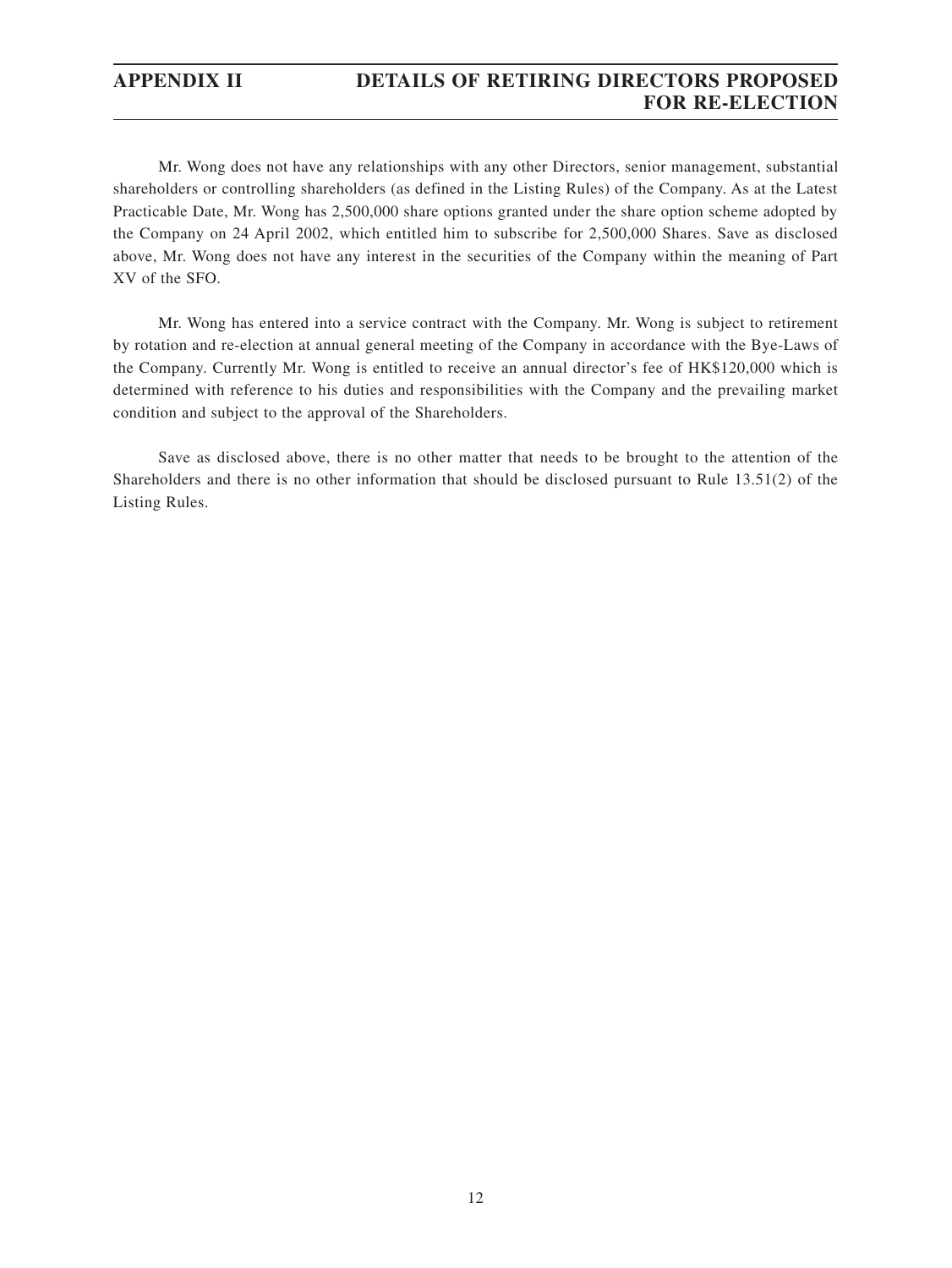

**China Gamma Group Limited**

中國伽瑪集團有限公司  *(Incorporated in Bermuda with limited liability)*

**(Stock Code: 164)**

**NOTICE IS HEREBY GIVEN** that the annual general meeting (the "Meeting") of China Gamma Group Limited (the "Company") will be held at Unit 3411, 34/F., COSCO Tower, Grand Millennium Plaza, 183 Queen's Road Central, Hong Kong on Friday, 3 September 2010 at 4:30 p.m. for the following purposes:

### **AS ORDINARY BUSINESS**

- 1. To receive and consider the audited financial statements and the reports of the directors of the Company and auditors for the year ended 31 March 2010.
- 2. To re-elect retiring directors and to authorize the board of directors to fix the directors' remuneration.
- 3. To re-appoint auditors and to authorize the board of directors to fix their remuneration.

### **AS SPECIAL BUSINESS**

4. To consider and, if thought fit, pass with or without amendments, the following resolution as an ordinary resolution:

### "**THAT**:

- (a) subject to paragraph (c) of this resolution, the exercise by the directors of the Company ("Directors") during the Relevant Period (as hereinafter defined) of all the powers of the Company to allot, issue and deal with additional shares in the capital of the Company (the "Shares") and to make or grant offers, agreements, options (including warrants, bonds, debentures, notes and other securities which carry rights to subscribe for or are convertible into Shares) which might require the exercise of such power be and is hereby generally and unconditionally approved;
- (b) the approval in paragraph (a) of this resolution shall authorize the Directors during the Relevant Period to make or grant offers, agreements, options (including warrants, bonds, debentures, notes and other securities which carry rights to subscribe for or are convertible into Shares) which might require the exercise of such power after the end of the Relevant Period;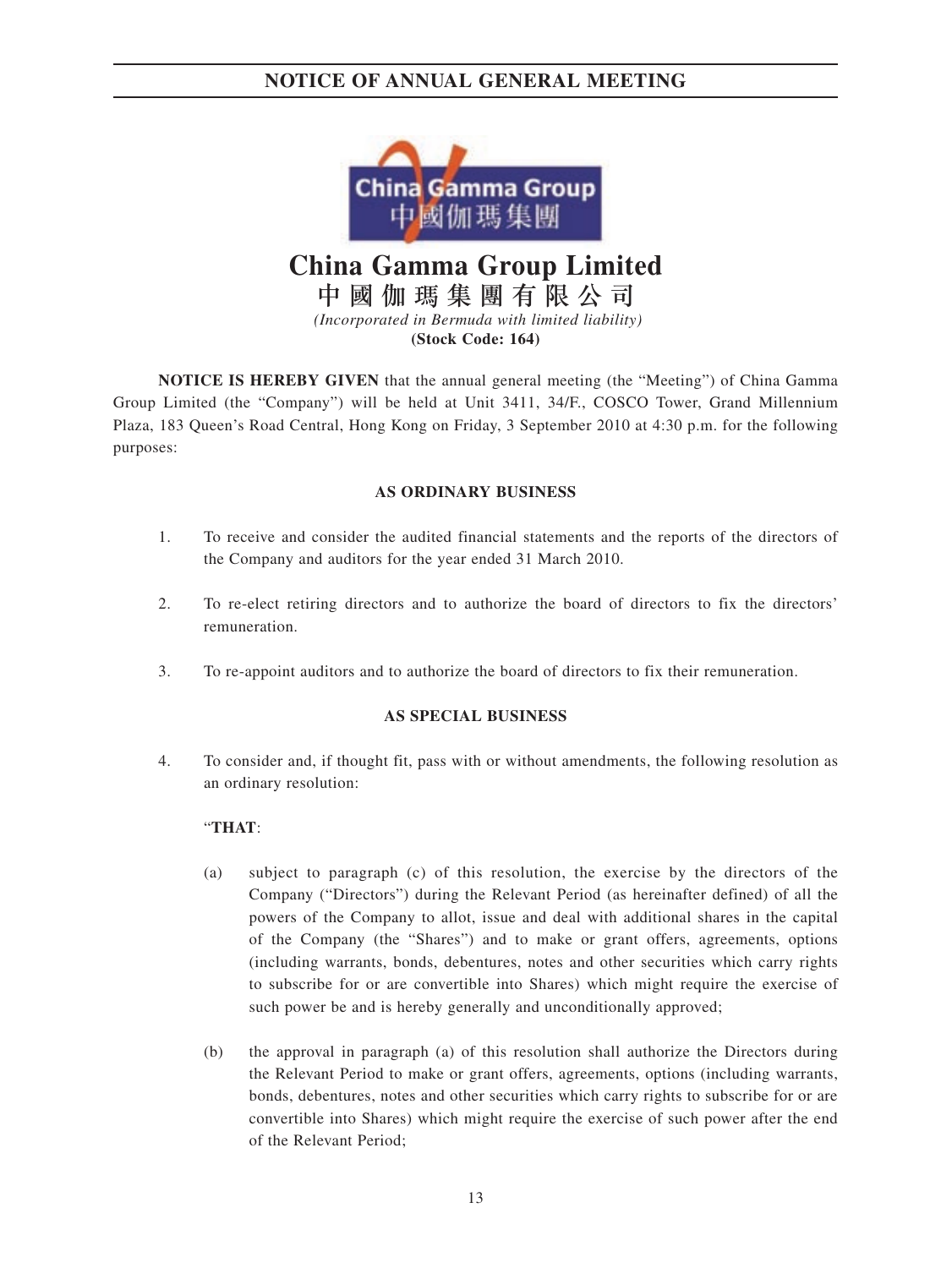- (c) the aggregate nominal amount of share capital allotted or agreed conditionally or unconditionally to be allotted by the Directors pursuant to the general mandate in paragraph (a) above, otherwise than pursuant to (i) a Rights Issue (as hereinafter defined) or (ii) any scrip dividend or similar arrangement providing for the allotment of Shares in lieu of the whole or part of a dividend on Shares in accordance with the Bye-Laws of the Company or (iii) any grant or exercise of any option granted under any scheme or similar arrangement for the time being adopted for the grant or issue of options to subscribe for, or rights to acquire Shares or (iv) the exercise of any rights of subscription or conversion under any existing warrants, bonds, debentures, notes and other securities issued by the Company which carry rights to subscribe for or are convertible into Shares, shall not exceed 20% of the aggregate nominal amount of the share capital of the Company in issue as at the date of the passing of this resolution and the said approval shall be limited accordingly; and
- (d) for the purposes of this resolution,
	- (i) "Relevant Period" means the period from the passing of this resolution until whichever is the earliest of:
		- (aa) the conclusion of the next annual general meeting of the Company;
		- (bb) the expiration of the period within which the next annual general meeting of the Company is required by the Bye-Laws of the Company or any applicable laws to be held; or
		- (cc) the revocation or variation of the authority given under this resolution by an ordinary resolution of the shareholders of the Company in a general meeting; and
	- (ii) "Rights Issue" means an offer of Shares or issue of options, warrants, or other securities giving the right to subscribe for Shares, open for a period fixed by the Directors to holders of Shares whose names appear on the register of members of the Company (and, where appropriate, to holders of other securities entitled to the offer) on a fixed record date in proportion to their then holdings of such Shares (or, where appropriate, such other securities), (subject to such exclusions or other arrangements as the Directors may deem necessary or expedient in relation to fractional entitlements or having regard to any restrictions or obligations under the laws of, or the requirements of, any jurisdiction applicable to the Company, or any recognized regulatory body or any stock exchange applicable to the Company)."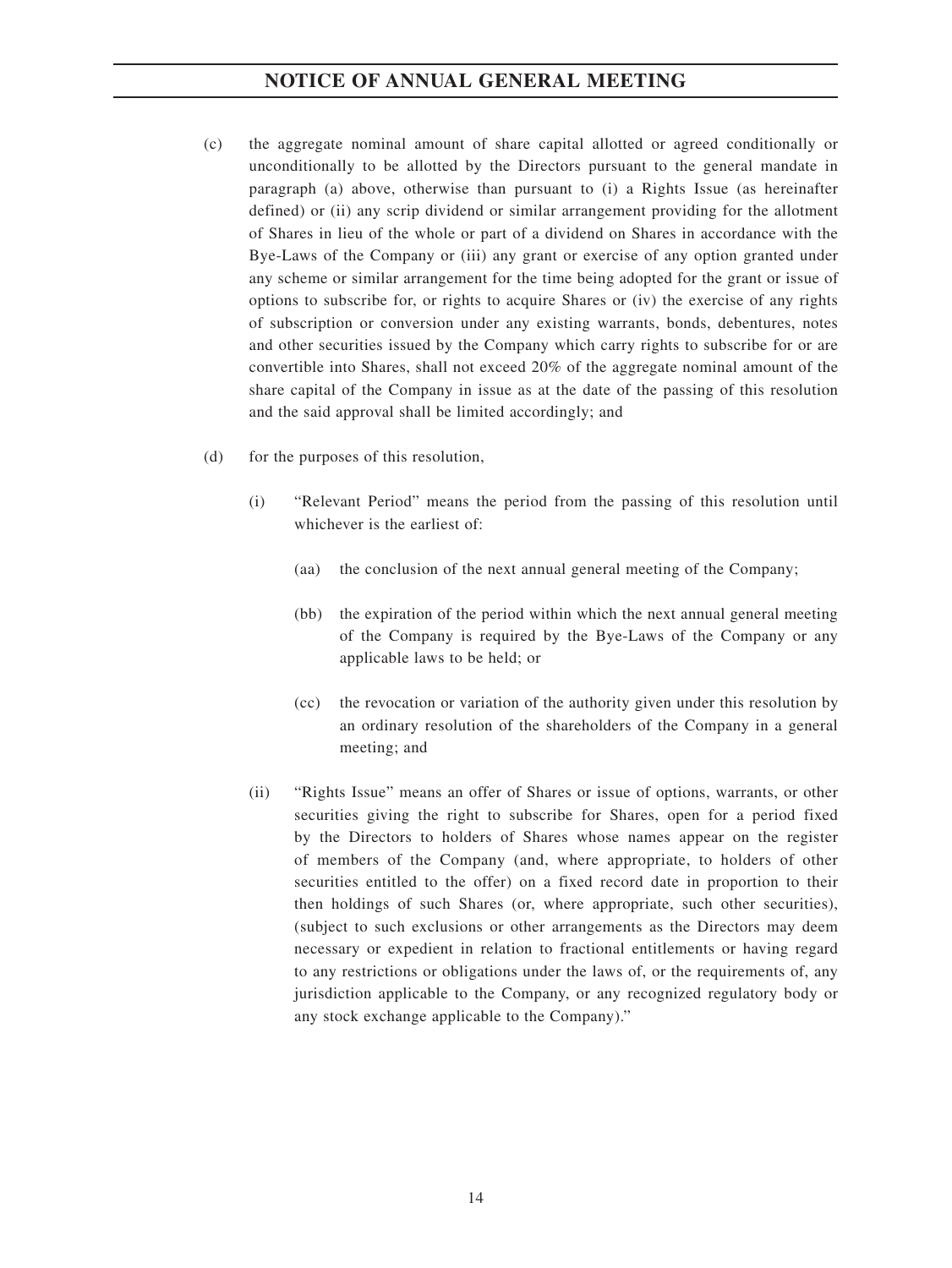5. To consider and, if thought fit, pass with or without amendments, the following resolution as an ordinary resolution:

### "**THAT**:

- (a) subject to sub-paragraph (c) of this resolution, the exercise by the Directors during the Relevant Period (as hereinafter defined) of all the powers of the Company repurchase Shares on The Stock Exchange of Hong Kong Limited (the "Stock Exchange") or on any other stock exchange on which the Shares may be listed and recognized by the Securities and Futures Commission of Hong Kong and the Stock Exchange for this purpose, subject to and in accordance with all applicable laws and/or requirements of the Stock Exchange or other applicable rules and regulations as amended from time to time, be and is hereby generally and unconditionally approved;
- (b) the approval in sub-paragraph (a) of this resolution shall, in addition to any other authorization given to the Directors, authorize the Directors on behalf of the Company during the Relevant Period to procure the Company to purchase its own Shares at a price to be determined by the Directors;
- (c) the aggregate nominal amount of the Shares to be repurchased or agreed conditionally or unconditionally to be repurchased by the Company during the Relevant Period pursuant to the approval in paragraph (a) above shall not exceed 10% of the aggregate nominal amount of the share capital of the Company in issue and fully paid-up as at the date of the passing of this resolution and the said approval shall be limited accordingly; and
- (d) for the purposes of this resolution, "Relevant Period" means the period from the passing of this resolution until whichever is the earliest of:
	- (i) the conclusion of the next annual general meeting of the Company;
	- (ii) the expiration of the period within which the next annual general meeting of the Company is required by the Bye-Laws of the Company or any applicable law to be held; or
	- (iii) the revocation or variation of the authority given under this resolution by an ordinary resolution of the shareholders of the Company in general meeting."